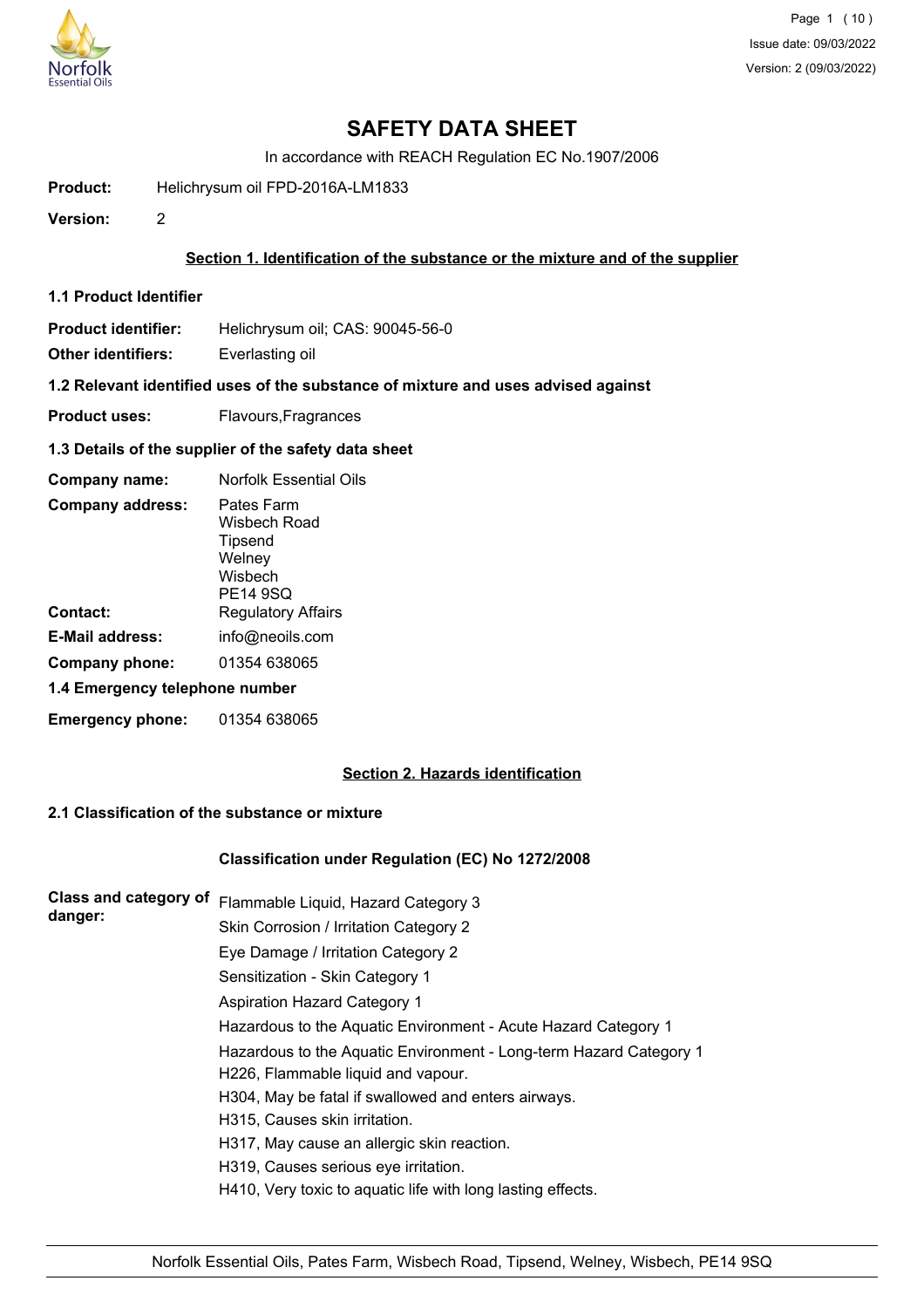

In accordance with REACH Regulation EC No.1907/2006

- **Product:** Helichrysum oil FPD-2016A-LM1833
- **Version:** 2
- **2.2 Label elements**

|                                     | Classification under Regulation (EC) No 1272/2008                                                                                                                                                                                                                                                                                                                                                                                                                                                                                                                                                                                                                                                                                                                                                                                                                                                                                                                                                                                                                                                                                                                                                                                                                                                                                                                                                                                                                                                                                                                                                                     |
|-------------------------------------|-----------------------------------------------------------------------------------------------------------------------------------------------------------------------------------------------------------------------------------------------------------------------------------------------------------------------------------------------------------------------------------------------------------------------------------------------------------------------------------------------------------------------------------------------------------------------------------------------------------------------------------------------------------------------------------------------------------------------------------------------------------------------------------------------------------------------------------------------------------------------------------------------------------------------------------------------------------------------------------------------------------------------------------------------------------------------------------------------------------------------------------------------------------------------------------------------------------------------------------------------------------------------------------------------------------------------------------------------------------------------------------------------------------------------------------------------------------------------------------------------------------------------------------------------------------------------------------------------------------------------|
| Signal word:                        | Danger                                                                                                                                                                                                                                                                                                                                                                                                                                                                                                                                                                                                                                                                                                                                                                                                                                                                                                                                                                                                                                                                                                                                                                                                                                                                                                                                                                                                                                                                                                                                                                                                                |
| <b>Hazard statements:</b>           | H226, Flammable liquid and vapour.<br>H304, May be fatal if swallowed and enters airways.<br>H315, Causes skin irritation.<br>H317, May cause an allergic skin reaction.<br>H319, Causes serious eye irritation.<br>H410, Very toxic to aquatic life with long lasting effects.                                                                                                                                                                                                                                                                                                                                                                                                                                                                                                                                                                                                                                                                                                                                                                                                                                                                                                                                                                                                                                                                                                                                                                                                                                                                                                                                       |
| <b>M</b> factor:                    | None                                                                                                                                                                                                                                                                                                                                                                                                                                                                                                                                                                                                                                                                                                                                                                                                                                                                                                                                                                                                                                                                                                                                                                                                                                                                                                                                                                                                                                                                                                                                                                                                                  |
| Supplemental<br>Information:        | None                                                                                                                                                                                                                                                                                                                                                                                                                                                                                                                                                                                                                                                                                                                                                                                                                                                                                                                                                                                                                                                                                                                                                                                                                                                                                                                                                                                                                                                                                                                                                                                                                  |
| <b>Precautionary</b><br>statements: | P210, Keep away from heat, sparks, open flames and hot surfaces. - No smoking.<br>P233, Keep container tightly closed.<br>P240, Ground/bond container and receiving equipment.<br>P241, Use explosion-proof electrical, ventilating and lighting equipment.<br>P242, Use only non-sparking tools.<br>P243, Take precautionary measures against static discharge.<br>P261, Avoid breathing vapour or dust.<br>P264, Wash hands and other contacted skin thoroughly after handling.<br>P272, Contaminated work clothing should not be allowed out of the workplace.<br>P273, Avoid release to the environment.<br>P280, Wear protective gloves/eye protection/face protection.<br>P301/310, IF SWALLOWED: Immediately call a POISON CENTER or doctor/physician.<br>P303/361/353, IF ON SKIN (or hair): Remove/take off immediately all contaminated clothing.<br>Rinse skin with water/shower.<br>P305/351/338, IF IN EYES: Rinse cautiously with water for several minutes. Remove contact<br>lenses, if present and easy to do. Continue rinsing.<br>P331, Do not induce vomiting.<br>P333/313, If skin irritation or rash occurs: Get medical advice/attention.<br>P337/313, If eye irritation persists: Get medical advice/attention.<br>P362, Take off contaminated clothing and wash before reuse.<br>P370/378, In case of fire: Use carbon dioxide, dry chemical, foam for extinction.<br>P391, Collect spillage.<br>P403/235, Store in a well-ventilated place. Keep cool.<br>P405, Store locked up.<br>P501, Dispose of contents/container to approved disposal site, in accordance with local<br>regulations. |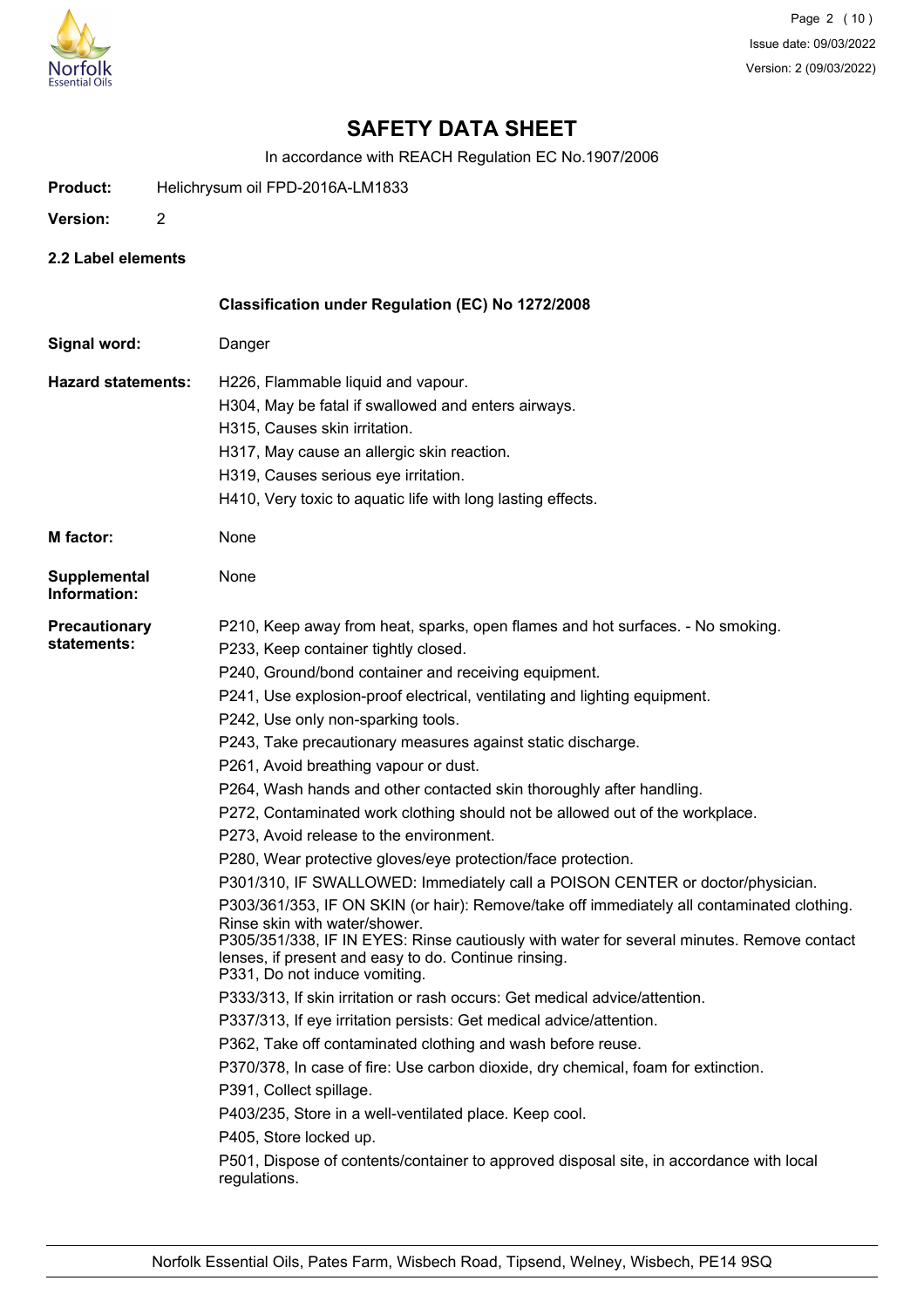

In accordance with REACH Regulation EC No.1907/2006



## **Section 3. Composition / information on ingredients**

### **3.1 Substances**

**Product identifier:** Helichrysum oil; CAS: 90045-56-0

#### **Contains:**

| <b>Name</b>                       | <b>CAS</b> | <b>EC</b> | <b>REACH Registration</b><br>No. | $\%$        | <b>Classification for</b><br>(CLP) 1272/2008                                            |
|-----------------------------------|------------|-----------|----------------------------------|-------------|-----------------------------------------------------------------------------------------|
| Neryl acetate                     | 141-12-8   | 205-459-2 |                                  | 10-<20%     | Skin Irrit, 2-Skin Sens.<br>1B-Aquatic Chronic 3;<br>H315-H317-H412,-                   |
| Caryophyllene oxide               | 1139-30-6  | 214-519-7 |                                  | $5 - 10%$   | Aquatic Chronic 2;<br>H411.-                                                            |
| beta-Caryophyllene                | 87-44-5    | 201-746-1 |                                  | $1 - 5%$    | Skin Sens. 1B-Asp. Tox<br>1;H304-H317,-                                                 |
| alpha-Cedrene                     | 469-61-4   | 207-418-4 |                                  | $1 - 5%$    | Asp. Tox 1-Aquatic<br>Acute 1-Aquatic<br>Chronic 1;H304-H410,-                          |
| Terpinolene                       | 586-62-9   | 209-578-0 |                                  | $1 - 5%$    | Skin Sens. 1B-Asp. Tox<br>1-Aquatic Acute 1-<br>Aquatic Chronic 1:<br>H304-H317-H410.-  |
| Nerolidol (isomer<br>unspecified) | 7212-44-4  | 230-597-5 |                                  | $1 - 5%$    | Aquatic Acute 1-<br>Aquatic Chronic 1;<br>H410.-                                        |
| Eucalyptol                        | 470-82-6   | 207-431-5 |                                  | $1 - 5%$    | Flam. Liq. 3-Skin Sens.<br>1B;H226-H317,-                                               |
| Geranyl acetate                   | 105-87-3   | 203-341-5 |                                  | $1 - 5%$    | Skin Irrit. 2-Skin Sens.<br>1B-Aquatic Chronic 3:<br>H315-H317-H412,-                   |
| <b>Nerol</b>                      | 106-25-2   | 203-378-7 |                                  | $1 - 5%$    | Skin Irrit. 2-Eye Dam.<br>1-Skin Sens. 1B;H315-<br>H317-H318.-                          |
| ILinalool                         | 78-70-6    | 201-134-4 |                                  | $1 - 5%$    | Skin Irrit. 2-Eye Irrit. 2-<br>Skin Sens. 1B;H315-<br>H317-H319,-                       |
| Camphene                          | 79-92-5    | 201-234-8 |                                  | $0.1 - 1%$  | Flam. Lig. 3-Flam. Sol.<br>2-Aquatic Acute 1-<br>Aquatic Chronic 1:<br>H226-H228-H410,- |
| lGeraniol                         | 106-24-1   | 203-377-1 |                                  | $0.1 - 1%$  | Skin Irrit. 2-Eye Dam.<br>1-Skin Sens. 1; H315-<br>H317-H318,-                          |
| Thymol                            | 89-83-8    | 201-944-8 |                                  | $0.1 - 1\%$ | Acute Tox. 4-Skin Corr.<br>1B-Eye Dam. 1-Aquatic<br>Chronic 2;H302-H314-<br>H411,-      |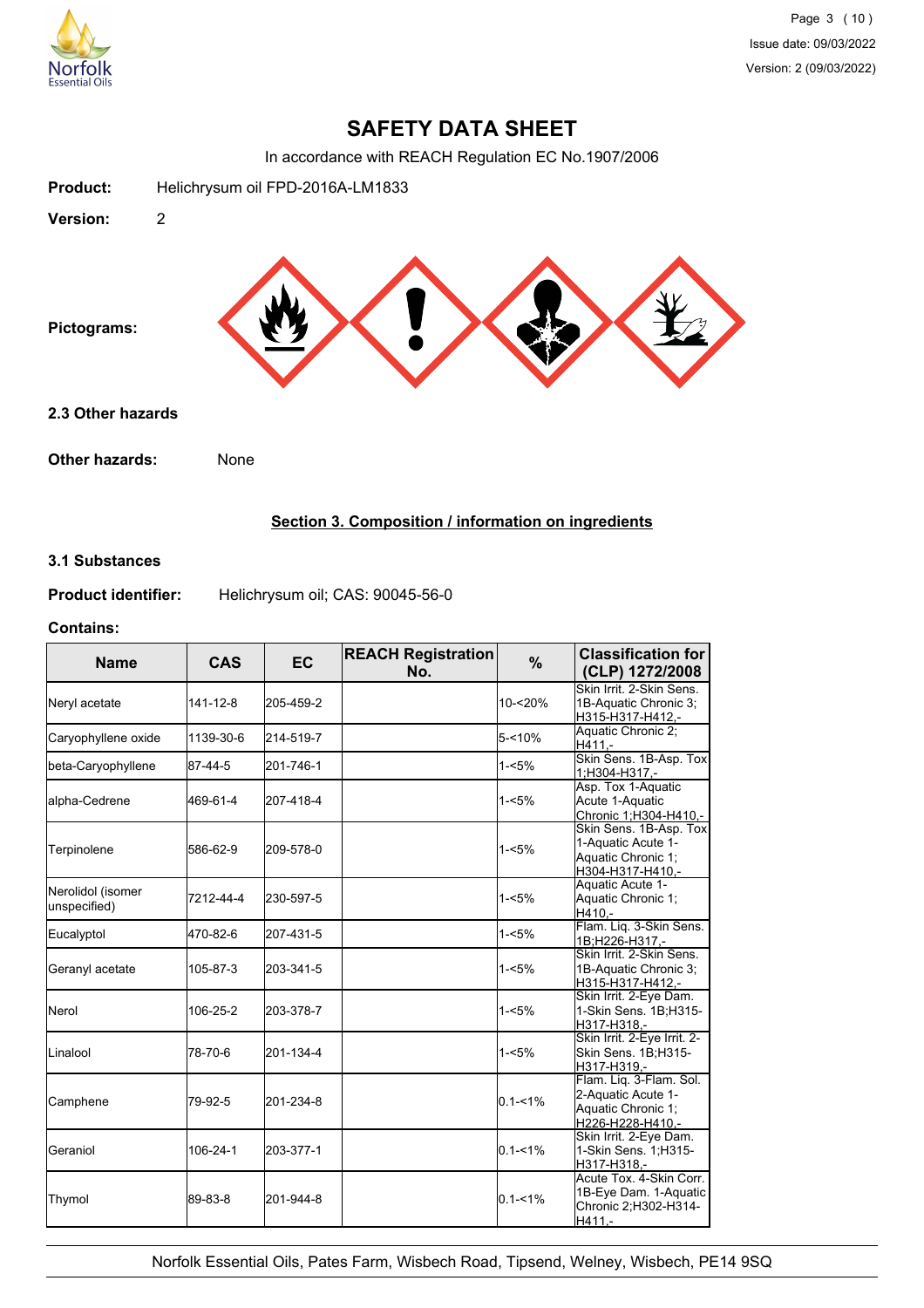

In accordance with REACH Regulation EC No.1907/2006

**Product:** Helichrysum oil FPD-2016A-LM1833

#### **Version:** 2

| <b>I</b> Pinenes | iuknown |  |  | $0.1 - 1\%$ | Skin Irrit, 2-Skin Sens.<br>18-Asp. Tox 1-Aquatic<br>Acute 1-Aquatic<br>Chronic 1:H304-H315-<br>H317-H410.- |
|------------------|---------|--|--|-------------|-------------------------------------------------------------------------------------------------------------|
|------------------|---------|--|--|-------------|-------------------------------------------------------------------------------------------------------------|

### **Section 4. First-aid measures**

#### **4.1 Description of first aid measures**

**Inhalation:** Remove from exposure site to fresh air, keep at rest, and obtain medical attention. **Eye exposure:** IF IN EYES: Rinse cautiously with water for several minutes. Remove contact lenses, if present and easy to do. Continue rinsing. **Skin exposure:** IF ON SKIN (or hair): Remove/take off immediately all contaminated clothing. Rinse skin with water/shower.

**Ingestion:** IF SWALLOWED: Immediately call a POISON CENTER or doctor/physician.

### **4.2 Most important symptoms and effects, both acute and delayed**

May be fatal if swallowed and enters airways.

Causes skin irritation.

May cause an allergic skin reaction.

Causes serious eye irritation.

# **4.3 Indication of any immediate medical attention and special treatment needed**

None expected, see Section 4.1 for further information.

# **SECTION 5: Firefighting measures**

# **5.1 Extinguishing media**

Suitable media: Carbon dioxide, Dry chemical, Foam.

# **5.2 Special hazards arising from the substance or mixture**

In case of fire, may be liberated: Carbon monoxide, Unidentified organic compounds.

# **5.3 Advice for fire fighters:**

In case of insufficient ventilation, wear suitable respiratory equipment.

# **Section 6. Accidental release measures**

# **6.1 Personal precautions, protective equipment and emergency procedures:**

Avoid inhalation. Avoid contact with skin and eyes. See protective measures under Section 7 and 8.

# **6.2 Environmental precautions:**

Keep away from drains, surface and ground water, and soil.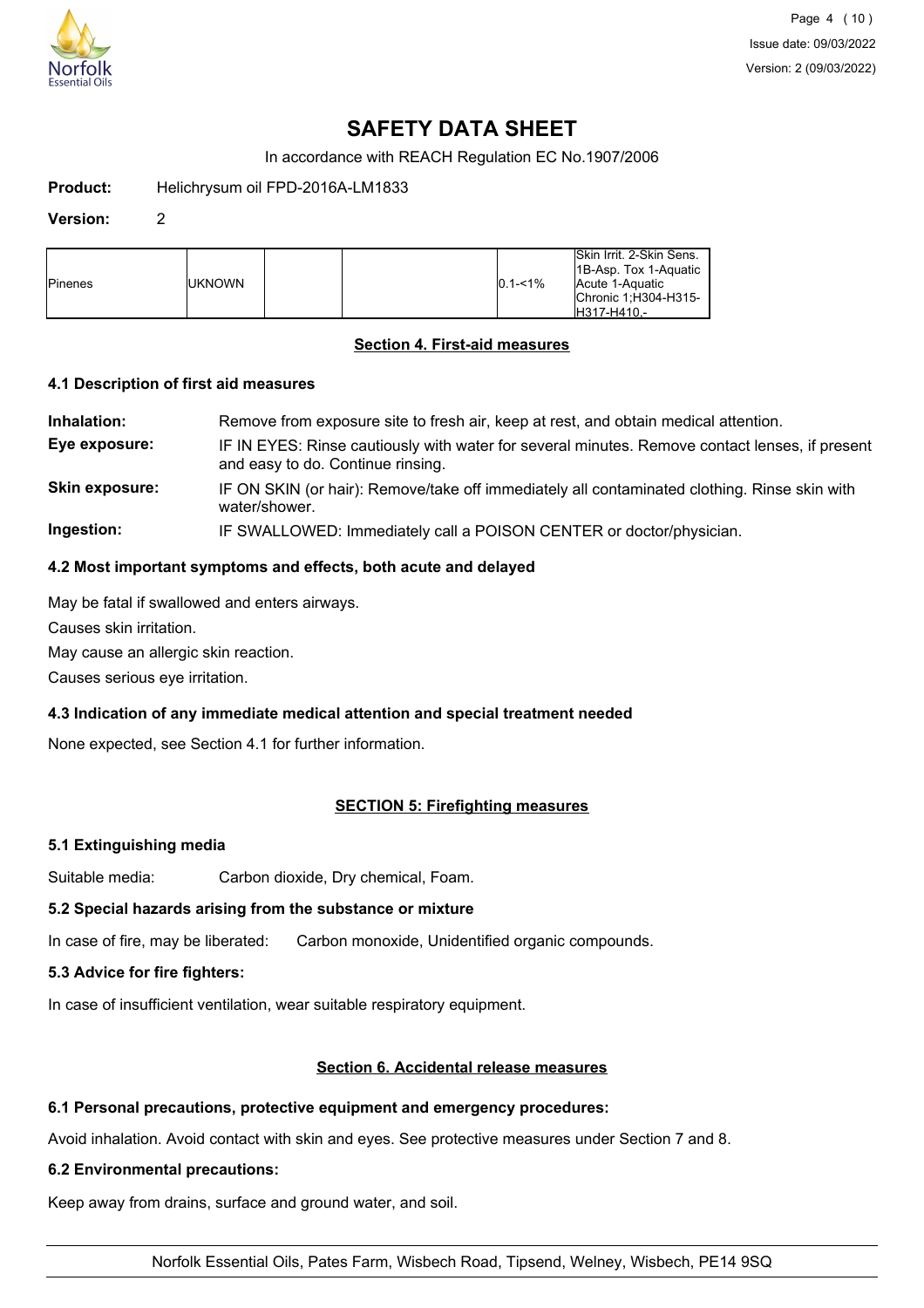

Page 5 (10) Issue date: 09/03/2022 Version: 2 (09/03/2022)

# **SAFETY DATA SHEET**

In accordance with REACH Regulation EC No.1907/2006

**Product:** Helichrysum oil FPD-2016A-LM1833

**Version:** 2

### **6.3 Methods and material for containment and cleaning up:**

Remove ignition sources. Provide adequate ventilation. Avoid excessive inhalation of vapours. Contain spillage immediately by use of sand or inert powder. Dispose of according to local regulations.

### **6.4 Reference to other sections:**

Also refer to sections 8 and 13.

### **Section 7. Handling and storage**

#### **7.1 Precautions for safe handling:**

Keep away from heat, sparks, open flames and hot surfaces. - No smoking.

#### **7.2 Conditions for safe storage, including any incompatibilities:**

Ground/bond container and receiving equipment.

Use only non-sparking tools.

Take precautionary measures against static discharge.

#### **7.3 Specific end use(s):**

Flavours,Fragrances: Use in accordance with good manufacturing and industrial hygiene practices.

### **Section 8. Exposure controls/personal protection**

### **8.1 Control parameters**

Workplace exposure limits: Not Applicable

### **8.2 Exposure Controls**

### **Eye / Skin Protection**

Wear protective gloves/eye protection/face protection

#### **Respiratory Protection**

Under normal conditions of use and where adequate ventilation is available to prevent build up of excessive vapour, this material should not require special engineering controls. However, in conditions of high or prolonged use, or high temperature or other conditions which increase exposure, the following engineering controls can be used to minimise exposure to personnel: a) Increase ventilation of the area with local exhaust ventilation. b) Personnel can use an approved, appropriately fitted respirator with organic vapour cartridge or canisters and particulate filters. c) Use closed systems for transferring and processing this material.

Also refer to Sections 2 and 7.

### **Section 9. Physical and chemical properties**

#### **9.1 Information on basic physical and chemical properties**

Appearance: Not determined **Odour:** Not determined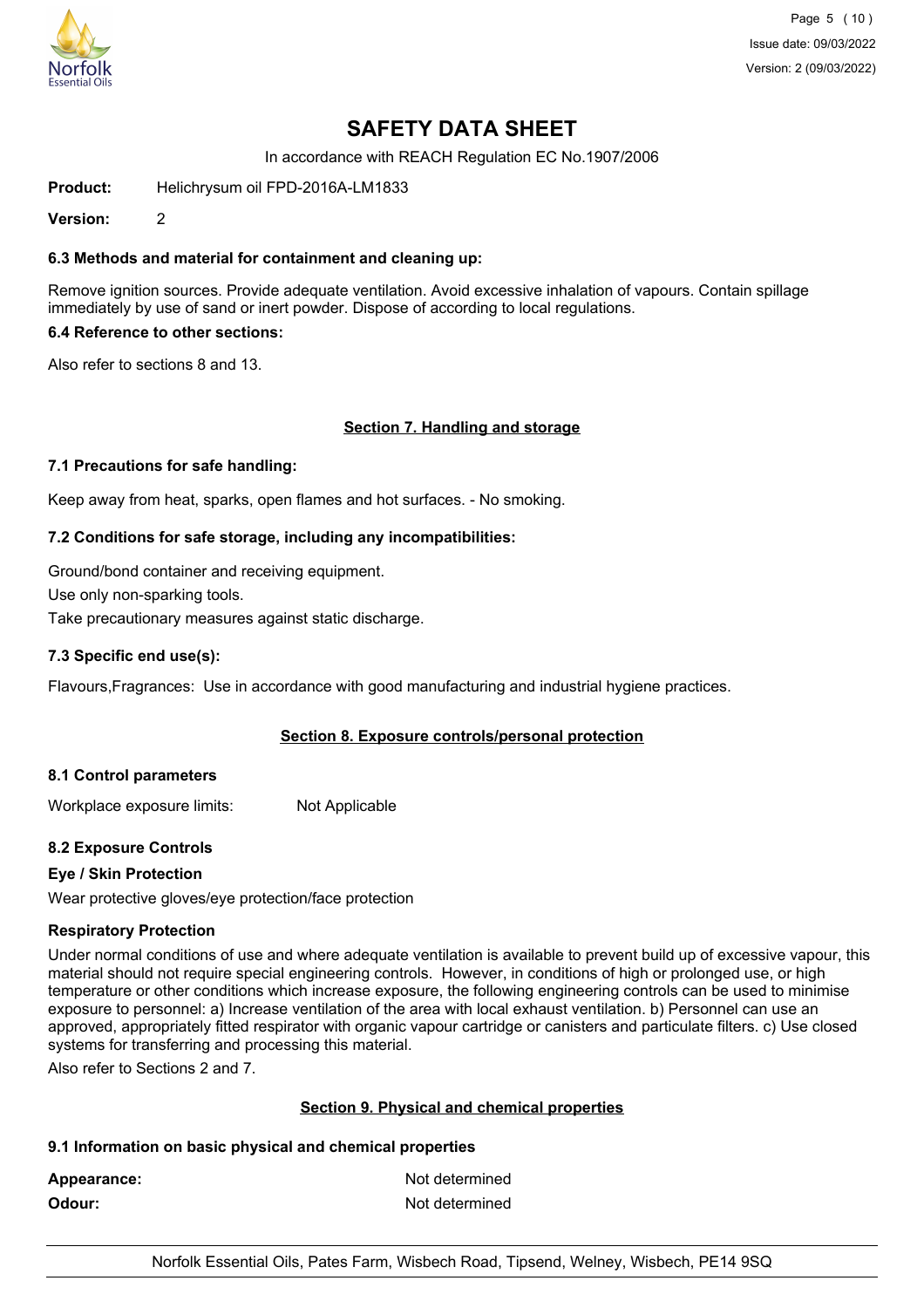

Page 6 (10) Issue date: 09/03/2022 Version: 2 (09/03/2022)

# **SAFETY DATA SHEET**

In accordance with REACH Regulation EC No.1907/2006

**Product:** Helichrysum oil FPD-2016A-LM1833

**Version:** 2

| <b>Odour threshold:</b>                       | Not determined                               |
|-----------------------------------------------|----------------------------------------------|
| pH:                                           | Not determined                               |
| Melting point / freezing point:               | Not determined                               |
| Initial boiling point / range:                | Not determined                               |
| <b>Flash point:</b>                           | 48 °C                                        |
| <b>Evaporation rate:</b>                      | Not determined                               |
| Flammability (solid, gas):                    | Not determined                               |
| Upper/lower flammability or explosive limits: | Product does not present an explosion hazard |
| Vapour pressure:                              | Not determined                               |
| Vapour density:                               | Not determined                               |
| <b>Relative density:</b>                      | Not determined                               |
| Solubility(ies):                              | Not determined                               |
| Partition coefficient: n-octanol/water:       | Not determined                               |
| Auto-ignition temperature:                    | Not determined                               |
| <b>Decomposition temperature:</b>             | Not determined                               |
| Viscosity:                                    | Not determined                               |
| <b>Explosive properties:</b>                  | Not expected                                 |
| <b>Oxidising properties:</b>                  | Not expected                                 |

**9.2 Other information:** None available

#### **Section 10. Stability and reactivity**

#### **10.1 Reactivity:**

Presents no significant reactivity hazard, by itself or in contact with water.

#### **10.2 Chemical stability:**

Good stability under normal storage conditions.

#### **10.3 Possibility of hazardous reactions:**

Not expected under normal conditions of use.

#### **10.4 Conditions to avoid:**

Avoid extreme heat.

## **10.5 Incompatible materials:**

Avoid contact with strong acids, alkalis or oxidising agents.

#### **10.6 Hazardous decomposition products:**

Not expected.

#### **Section 11. Toxicological information**

#### **11.1 Information on toxicological effects**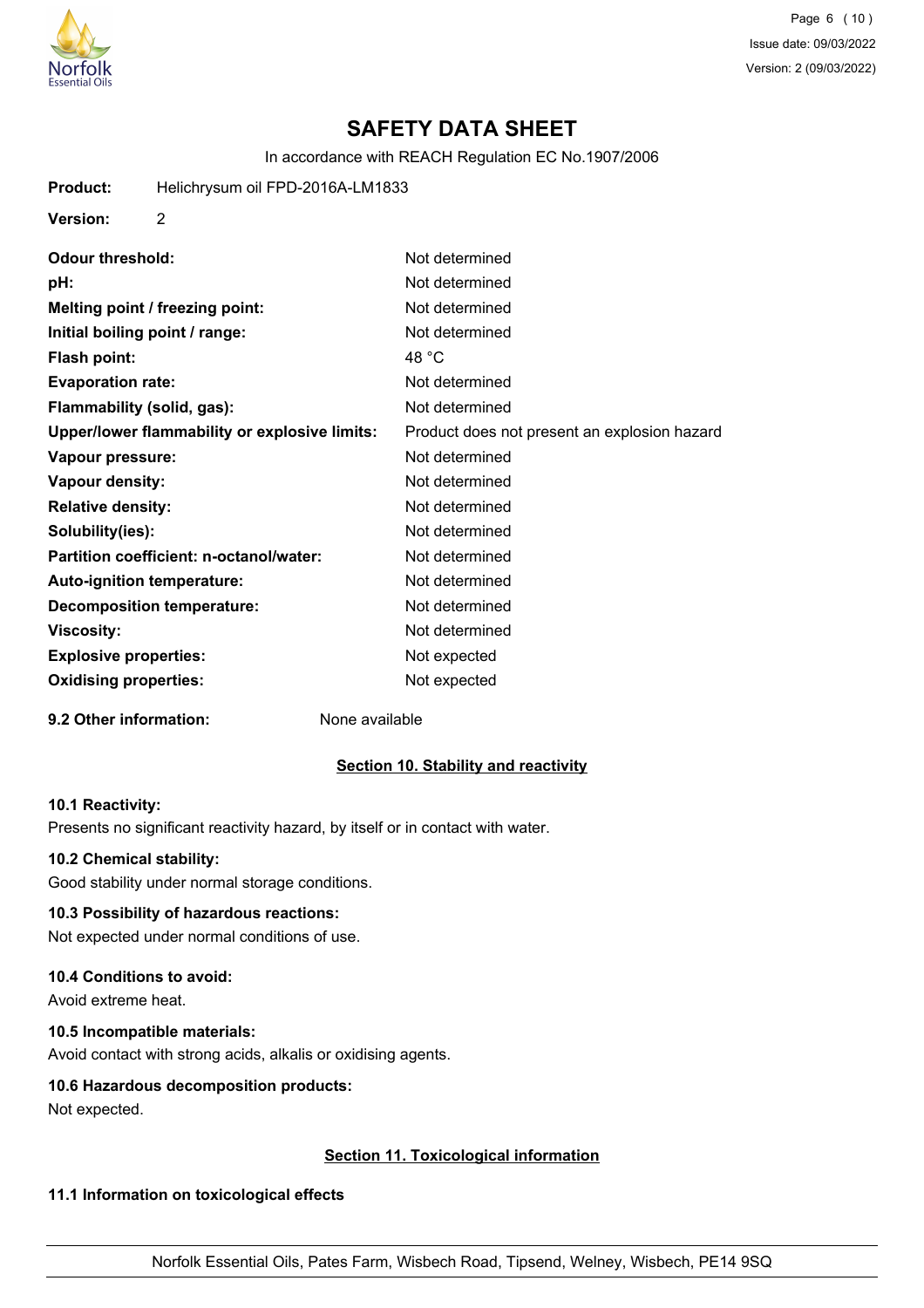

In accordance with REACH Regulation EC No.1907/2006

**Product:** Helichrysum oil FPD-2016A-LM1833

#### **Version:** 2

| <b>Acute Toxicity:</b>                    | Based on available data the classification criteria are not met. |
|-------------------------------------------|------------------------------------------------------------------|
| <b>Acute Toxicity Oral</b>                | >5000                                                            |
| <b>Acute Toxicity Dermal</b>              | Not Applicable                                                   |
| <b>Acute Toxicity Inhalation</b>          | Not Available                                                    |
| <b>Skin corrosion/irritation:</b>         | Skin Corrosion / Irritation Category 2                           |
| Serious eye damage/irritation:            | Eye Damage / Irritation Category 2                               |
| <b>Respiratory or skin sensitisation:</b> | Sensitization - Skin Category 1                                  |
| Germ cell mutagenicity:                   | Based on available data the classification criteria are not met. |
| <b>Carcinogenicity:</b>                   | Based on available data the classification criteria are not met. |
| <b>Reproductive toxicity:</b>             | Based on available data the classification criteria are not met. |
| <b>STOT-single exposure:</b>              | Based on available data the classification criteria are not met. |
| <b>STOT-repeated exposure:</b>            | Based on available data the classification criteria are not met. |
| <b>Aspiration hazard:</b>                 | <b>Aspiration Hazard Category 1</b>                              |

# **Information about hazardous ingredients in the mixture**

Not Applicable

Refer to Sections 2 and 3 for additional information.

## **Section 12. Ecological information**

| 12.1 Toxicity:                                                           |               |
|--------------------------------------------------------------------------|---------------|
| Very toxic to aquatic life with long lasting effects.                    |               |
| 12.2 Persistence and degradability:                                      | Not available |
| 12.3 Bioaccumulative potential:                                          | Not available |
| 12.4 Mobility in soil:                                                   | Not available |
| 12.5 Results of PBT and vPvB assessment:                                 |               |
| This substance does not meet the PBT/vPvB criteria of REACH, annex XIII. |               |
| 12.6 Other adverse effects:                                              | Not available |

### **Section 13. Disposal considerations**

### **13.1 Waste treatment methods:**

Dispose of in accordance with local regulations. Avoid disposing into drainage systems and into the environment. Empty containers should be taken to an approved waste handling site for recycling or disposal.

### **Section 14. Transport information**

| 14.1 UN number:                  | UN1169                     |
|----------------------------------|----------------------------|
| 14.2 UN Proper Shipping Name:    | EXTRACTS, AROMATIC, LIQUID |
| 14.3 Transport hazard class(es): | 3                          |
| <b>Sub Risk:</b>                 | -                          |
| 14.4. Packing Group:             | Ш                          |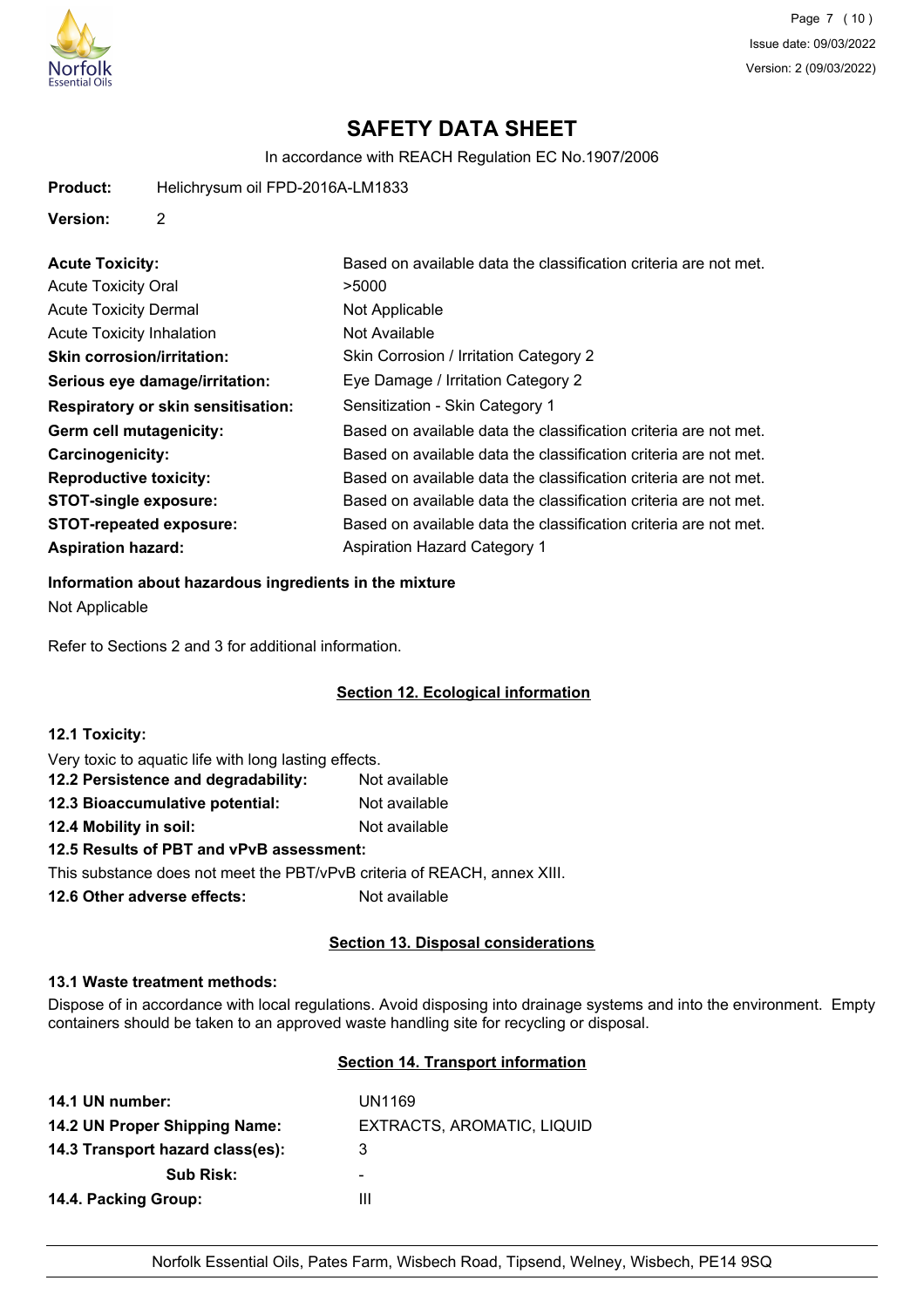

Page 8 (10) Issue date: 09/03/2022 Version: 2 (09/03/2022)

# **SAFETY DATA SHEET**

In accordance with REACH Regulation EC No.1907/2006

**Product:** Helichrysum oil FPD-2016A-LM1833

**Version:** 2

**14.5 Environmental hazards:** This is an environmentally hazardous substance.

**14.6 Special precautions for user:** None additional

**14.7 Transport in bulk according to Annex II of MARPOL73/78 and the IBC Code:**

Not applicable

### **Section 15. Regulatory information**

### **15.1 Safety, health and environmental regulations/legislation specific for the substance or mixture**

Water Hazard Class (WGK): 3

### **15.2 Chemical Safety Assessment**

A Chemical Safety Assessment has not been carried out for this product.

### **Section 16. Other information**

**Concentration % Limits:** EH A1=58.14% EH C1=58.14% EH C2=5.71% EH C3=0.56856948% EH C4=36.76% SCI 2=38.76% EDI 2=24.39% SS 1=7.14% AH 1=18.18% **Total Fractional Values:** EH A1=1.72 EH C1=1.72 EH C2=17.52 EH C3=175.88 EH C4=2.72 SCI 2=2.58 EDI 2=4.10 SS 1=14.00 AH 1=5.50

**Key to revisions:**

Classification under Regulation (EC) No 1272/2008 Concentration % Limits SECTION 3: Composition/information on ingredients Total Fractional Values

### **Key to abbreviations:**

| <b>Abbreviation</b> | <b>Meaning</b>                                                     |
|---------------------|--------------------------------------------------------------------|
| Acute Tox, 4        | Acute Toxicity - Oral Category 4                                   |
| Aquatic Acute 1     | Hazardous to the Aquatic Environment - Acute Hazard Category 1     |
| Aquatic Chronic 1   | Hazardous to the Aquatic Environment - Long-term Hazard Category 1 |
| Aquatic Chronic 2   | Hazardous to the Aquatic Environment - Long-term Hazard Category 2 |
| Aquatic Chronic 3   | Hazardous to the Aquatic Environment - Long-term Hazard Category 3 |
| Asp. Tox 1          | Aspiration Hazard Category 1                                       |
| Eye Dam. 1          | Eye Damage / Irritation Category 1                                 |
| Eye Irrit. 2        | Eye Damage / Irritation Category 2                                 |
| Flam. Liq. 3        | Flammable Liquid, Hazard Category 3                                |
| Flam, Sol. 2        | Flammable Solid, Hazard Category 2                                 |
| H226                | Flammable liquid and vapour.                                       |
| H228                | lFlammable solid.                                                  |
| H302                | Harmful if swallowed.                                              |
| H304                | May be fatal if swallowed and enters airways.                      |
| H314                | Causes severe skin burns and eye damage.                           |
| H315                | lCauses skin irritation.                                           |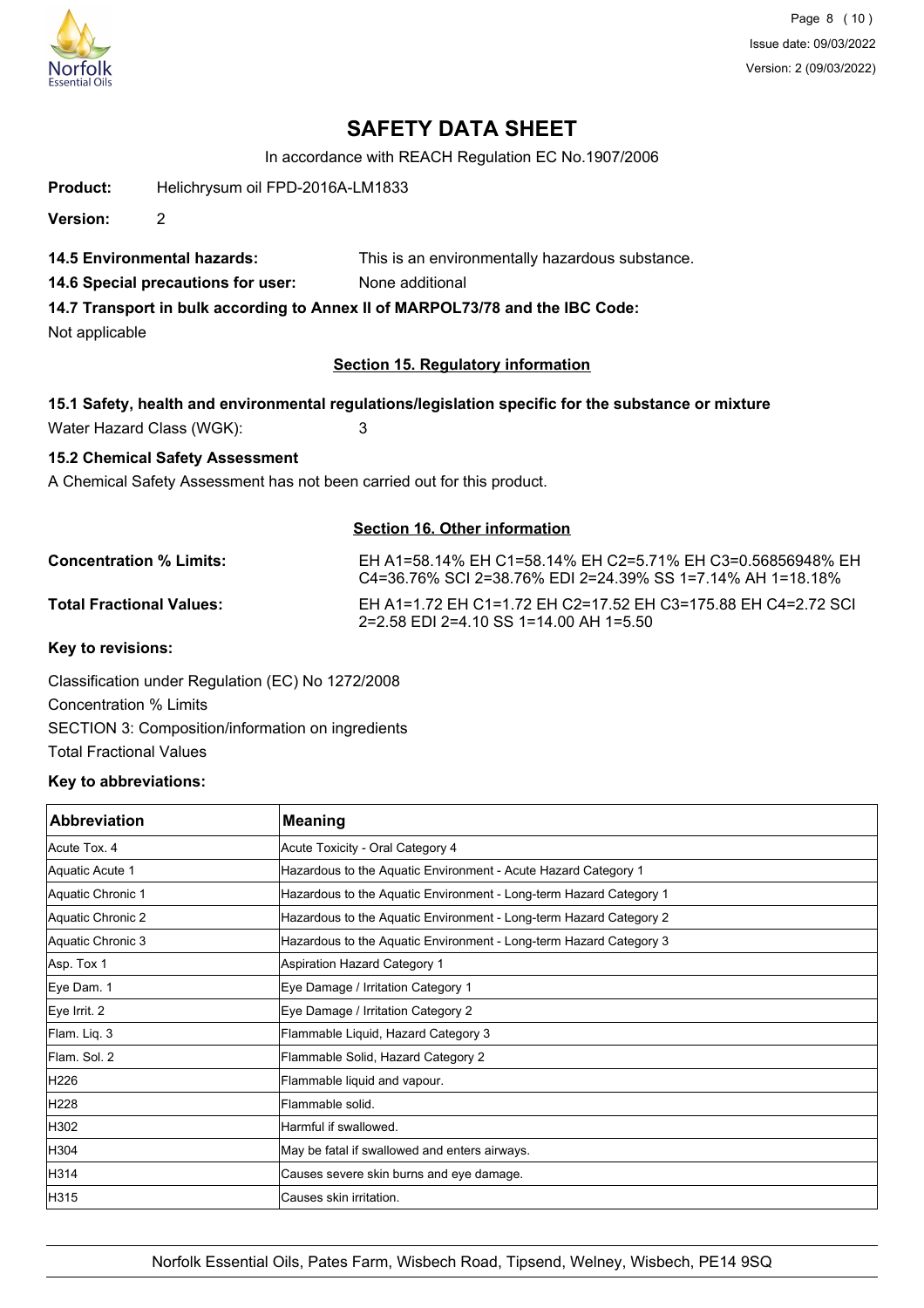

Page 9 (10) Issue date: 09/03/2022 Version: 2 (09/03/2022)

# **SAFETY DATA SHEET**

In accordance with REACH Regulation EC No.1907/2006

#### **Product:** Helichrysum oil FPD-2016A-LM1833

#### **Version:** 2

H317 May cause an allergic skin reaction. H318 Causes serious eye damage. H319 Causes serious eye irritation. H410 **Example 20** Very toxic to aquatic life with long lasting effects. H411 Toxic to aquatic life with long lasting effects. H412 **Harmful to aquatic life with long lasting effects.** P210 **Keep away from heat, sparks, open flames and hot surfaces.** - No smoking. P233 **Keep container tightly closed.** Keep container tightly closed. P240 **Ground/bond container and receiving equipment.** P241 Use explosion-proof electrical, ventilating and lighting equipment. P242 **Disember 19 Use only non-sparking tools.** P243 **Take precautionary measures against static discharge.** P260 **Do not breathe vapour or dust.** P261 **P261 Avoid breathing vapour or dust.** P264 Wash hands and other contacted skin thoroughly after handling. P270 **Do not eat, drink or smoke when using this product.** P272 **Contaminated work clothing should not be allowed out of the workplace.** P273 Avoid release to the environment. P280 Wear protective gloves/eye protection/face protection. P301/310 **IF SWALLOWED:** Immediately call a POISON CENTER or doctor/physician. P301/312 **IF SWALLOWED: call a POISON CENTER or doctor/physician if you feel unwell.** P301/330/331 **If swallowed: Rinse mouth. Do not induce vomiting** P302/352 **IF ON SKIN: Wash with plenty of soap and water.** P303/361/353 **IF ON SKIN (or hair): Remove/take off immediately all contaminated clothing. Rinse skin with water/shower.** P304/340 **IF INHALED: Remove victim to fresh air and keep at rest in a position comfortable for breathing.** P305/351/338 **IF IN EYES: Rinse cautiously with water for several minutes. Remove contact lenses, if present and easy to** do. Continue rinsing. P310 **Immediately call a POISON CENTER or doctor/physician.** P330 Rinse mouth. P331 Do not induce vomiting. P333/313 If skin irritation or rash occurs: Get medical advice/attention. P337/313 If eye irritation persists: Get medical advice/attention. P362 **Take off contaminated clothing and wash before reuse.** P363 Wash contaminated clothing before reuse.  $\vert$ P370/378 **In case of fire: Use carbon dioxide, dry chemical, foam for extinction.** P391 Collect spillage. P403/235 Store in a well-ventilated place. Keep cool. **P405** Store locked up. P501 Dispose of contents/container to approved disposal site, in accordance with local regulations. Skin Corr. 1B Skin Corrosion / Irritation Category 1B Skin Irrit. 2 Skin Corrosion / Irritation Category 2 Skin Sens. 1 Sensitization - Skin Category 1